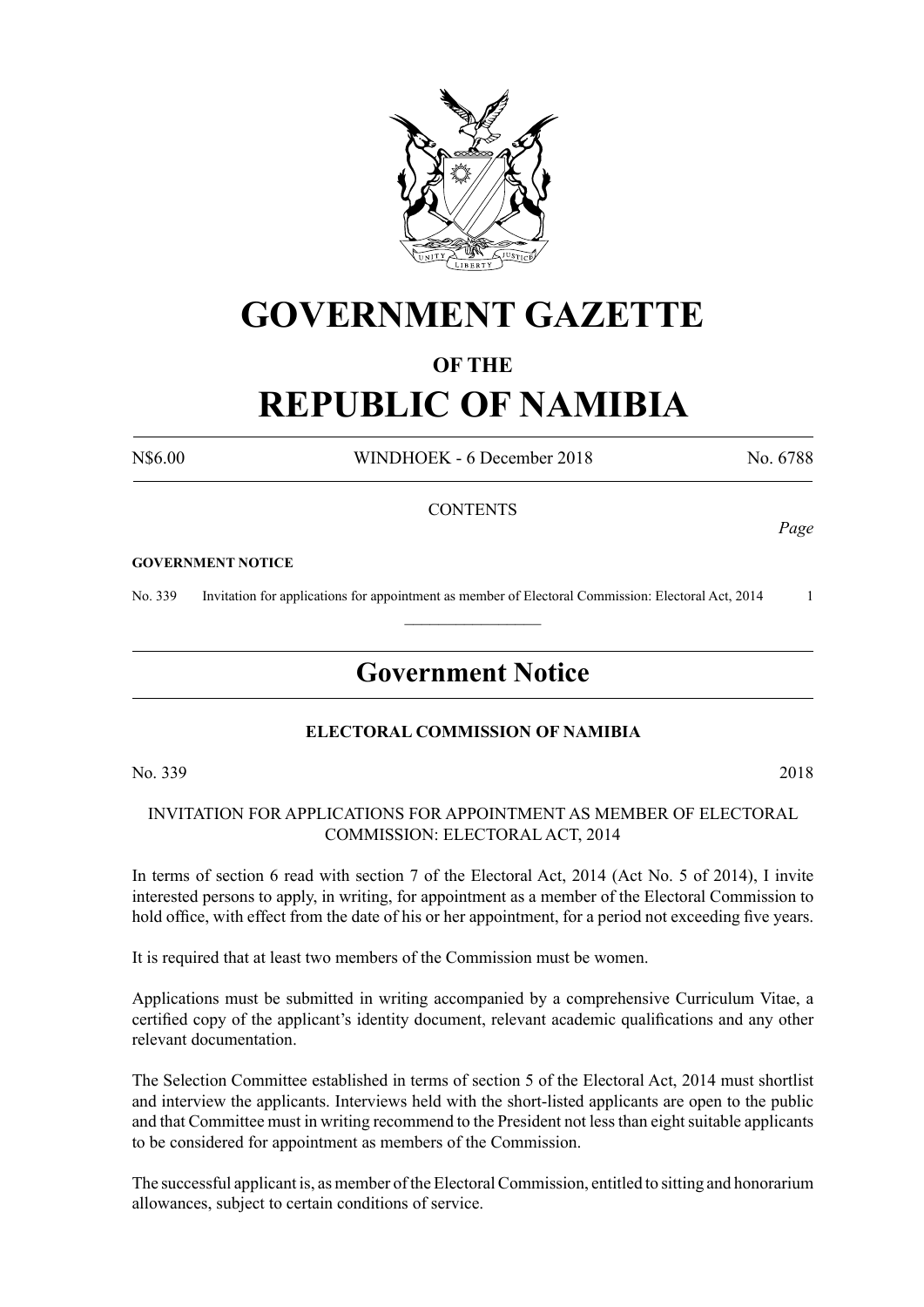### An applicant -

- (a) must be in possession of at least a three year tertiary qualification or a level seven Namibia Qualifications Authority qualification preferably in the field of law, political science, social science or public administration;
- (b) must be at least 21 years of age but the Chairperson of the Commission must be at least 35 years of age;
- (c) must have a thorough knowledge and understanding of Namibian politics, history, culture, issues and trends relating to democracy and elections in Namibia and generally in the SADC region and in other parts of the world;
- (d) must have a sense of integrity, independence of mind and original and critical thinking skills in the execution of his or her electoral duties;
- (e) must have a firm commitment to the principles of fairness, political neutrality and equality;
- (f) must have an irreproachable professional standing;
- (g) must have extensive experience and outstanding acumen in conflict resolution, negotiation and mediation;
- (h) will, if appointed as a member of the Electoral Commission, be collectively responsible for directing, supervising, managing and controlling, in a fair, impartial, transparent and professional manner the electoral processes in Namibia;
- (i) must, if appointed as a member of the Electoral Commission, attend monthly Electoral Commission meetings during the electoral off-season and more frequently during the election periods; and
- (j) must, if appointed as a member of the Electoral Commission, undertake, when required by the Electoral Commission, to travel within Namibia as well as outside Namibia.

Applicants must furthermore furnish information relating to -

- (a) whether the applicant is an unrehabilitated insolvent;
- (b) whether the applicant is of unsound mind or mentally disordered or defective and has been so declared by a competent court;
- (c) whether the applicant is permanently employed by the State;
- (d) whether the applicant is a member of the National Assembly, National Council, a regional council or a local authority council; or
- (e) whether the applicant is an office-bearer of a political party, an active politician or has a high party political profile.

Inquiries may be directed towards and applications forwarded to:

The Secretary to the National Assembly Private Bag 13323 WINDHOEK Telephone: (061) 2889111 Fax: (061) 247772.